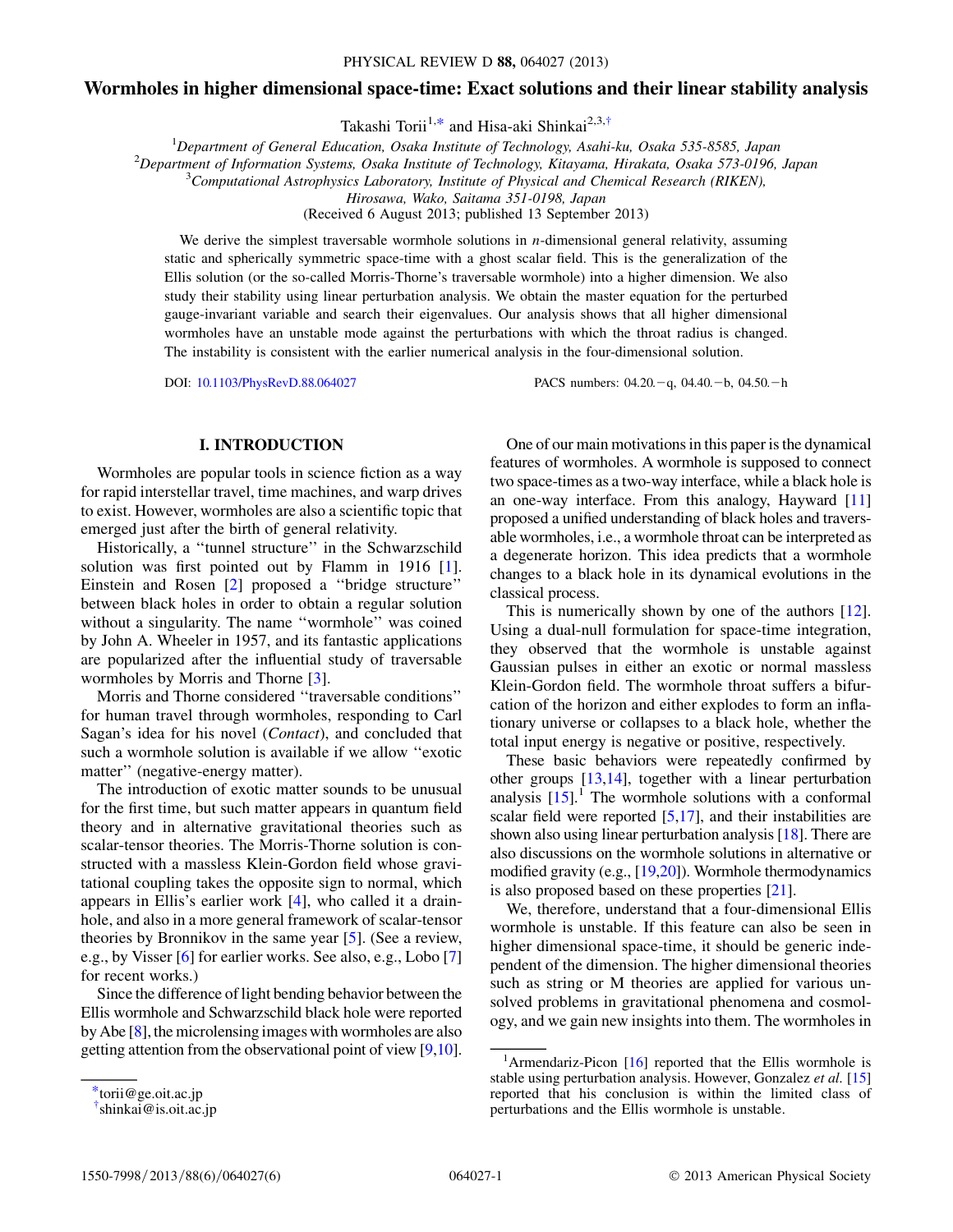### TAKASHI TORII AND HISA-AKI SHINKAI PHYSICAL REVIEW D 88, 064027 (2013)

higher dimensional general relativity lead to the study in such fundamental theories.

Wormhole study in higher dimensional space-time is not a new topic. We can find the articles from 1980s [\[22](#page-5-14)[,23\]](#page-5-15), and the recent studies include higher-curvature terms (see, e.g., [\[24](#page-5-16)[,25\]](#page-5-17) and references therein). Most of the research concerns the solutions and their energy conditions mainly, but to our knowledge there is no general discussion on the stability analysis of the solutions.

In this article, we construct Ellis solutions in higher dimensional general relativity, and study their stability using the linear perturbation technique. The full numerical studies will be shown in our follow up paper.

This paper is organized as follows. In Sec. [II,](#page-1-0) we derive our higher dimensional wormhole solutions. In Sec. [III,](#page-2-0) we show the linear perturbation analysis. The conclusion and discussion are shown in Sec. [IV.](#page-4-7)

#### II. WORMHOLE SOLUTIONS

<span id="page-1-0"></span>We start from the *n*-dimensional Einstein-Klein-Gordon system

$$
S = \int d^n x \sqrt{-g} \left[ \frac{1}{2\kappa_n^2} R - \frac{1}{2} \epsilon (\nabla \phi)^2 - V(\phi) \right], \quad (2.1)
$$

where  $\kappa_n^2$  is a *n*-dimensional gravitational constant. The scalar field  $\phi$  can be called a *normal* (or *ghost*) field if  $\epsilon = 1(-1)$ .

This action derives the Einstein equation

$$
G_{\mu\nu} = \kappa_n^2 T_{\mu\nu},\tag{2.2}
$$

where

$$
T_{\mu\nu} = \epsilon(\partial_{\mu}\phi)(\partial_{\nu}\phi) - g_{\mu\nu}\left[\frac{1}{2}\epsilon(\nabla\phi)^{2} + V(\phi)\right],
$$
 (2.3)

<span id="page-1-8"></span>and the Klein-Gordon equation

$$
\Box \phi = -\epsilon \frac{dV}{d\phi}.
$$
 (2.4)

We consider the space-time with the metric

$$
ds^{2} = -f(t, r)e^{-2\delta(t, r)}dt^{2} + f(t, r)^{-1}dr^{2} + R(t, r)^{2}h_{ij}dx^{i}dx^{j},
$$
\n(2.5)

where  $h_{ij}dx^i dx^j$  represents the line element of a unit  $(n - 2)$ -dimensional constant curvature space with curvature  $k = \pm 1$ , 0 and volume  $\Sigma_k$ .

In order to construct a static wormhole solution, we restrict the metric function as  $f = f(r)$ ,  $R = R(r)$ ,  $\phi = \phi(r)$ , and  $\delta = 0$ . The  $(t, t)$ ,  $(r, r)$ , and  $(t, r)$  components of the Einstein equations, then, become

<span id="page-1-3"></span>
$$
-\frac{n-2}{2}f^2\left[\frac{2R''}{R} + \frac{f'R'}{fR} + \frac{(n-3)R'^2}{R^2}\right] + \frac{(n-2)(n-3)kf}{2R^2}
$$

$$
= \kappa_n^2 f\left[\frac{1}{2}\epsilon f \phi'^2 + V(\phi)\right],
$$
(2.6)

<span id="page-1-4"></span>
$$
\frac{n-2}{2} \frac{R'}{R} \left[ \frac{f'}{f} + \frac{(n-3)R'}{R} \right] - \frac{(n-2)(n-3)k}{2fR^2} \n= \frac{\kappa_n^2}{f} \left[ \frac{1}{2} \epsilon f \phi'^2 - V(\phi) \right],
$$
\n(2.7)

$$
\frac{f''}{2} + (n-3)f\left(\frac{R''}{R} + \frac{f'R'}{fR} + \frac{n-4R'^2}{2R^2}\right) - \frac{(n-3)(n-4)k}{2R^2}
$$

$$
= \kappa_n^2 \left[\frac{1}{2}\epsilon f \phi'^2 + V(\phi)\right],
$$
(2.8)

<span id="page-1-2"></span><span id="page-1-1"></span>respectively, and the Klein-Gordon equation becomes

$$
\frac{1}{R^{n-2}}(R^{n-2}f\phi')' = -\epsilon \frac{dV}{d\phi}.
$$
 (2.9)

<span id="page-1-6"></span>Hereafter, we assume that the scalar field is ghost  $(\epsilon = -1)$  and massless  $[V(\phi) = 0]$ . The Klein-Gordon equation  $(2.9)$  $(2.9)$  $(2.9)$  is then integrated as

$$
\phi' = \frac{C}{fR^{n-2}},\tag{2.10}
$$

<span id="page-1-5"></span>where  $C$  is an integration constant. The Einstein equations  $(2.6), (2.7),$  $(2.6), (2.7),$  $(2.6), (2.7),$  $(2.6), (2.7),$  and  $(2.8)$  $(2.8)$  $(2.8)$  are reduced to

$$
\frac{(n-2)R'}{R} \left[ \frac{f'}{f} + \frac{(n-3)R'}{R} \right] - \frac{(n-2)(n-3)k}{fR^2}
$$

$$
= -\frac{\kappa_n^2 C^2}{f^2 R^{2(n-2)}} \tag{2.11}
$$

<span id="page-1-7"></span>and

$$
\frac{(n-2)R''}{R} = \frac{\kappa_n^2 C^2}{f^2 R^{2(n-2)}}.
$$
 (2.12)

We assume the throat of the wormhole is at  $r = 0$ , and a is the radius of the throat, i.e.,  $R(0) = a$ . By the regularity conditions at the throat,

$$
R(0) = a > 0
$$
, and  $f(0) = f_0 > 0$ , (2.13)

where  $f_0$  is a constant. Here we can assume  $a = 1$  and  $f_0 = 1$  without loss of generality [[26\]](#page-5-18), but we keep a in the equations in this section for later convenience. We also assume the reflection symmetry with respect to the throat:

$$
R'(0) = 0
$$
, and  $f'(0) = 0$ . (2.14)

There is a shift symmetry of the scalar field  $\phi$  and we impose  $\phi(0) = 0$ . By substituting these conditions into Eq.  $(2.11)$  $(2.11)$  $(2.11)$ , the integration constant C is determined as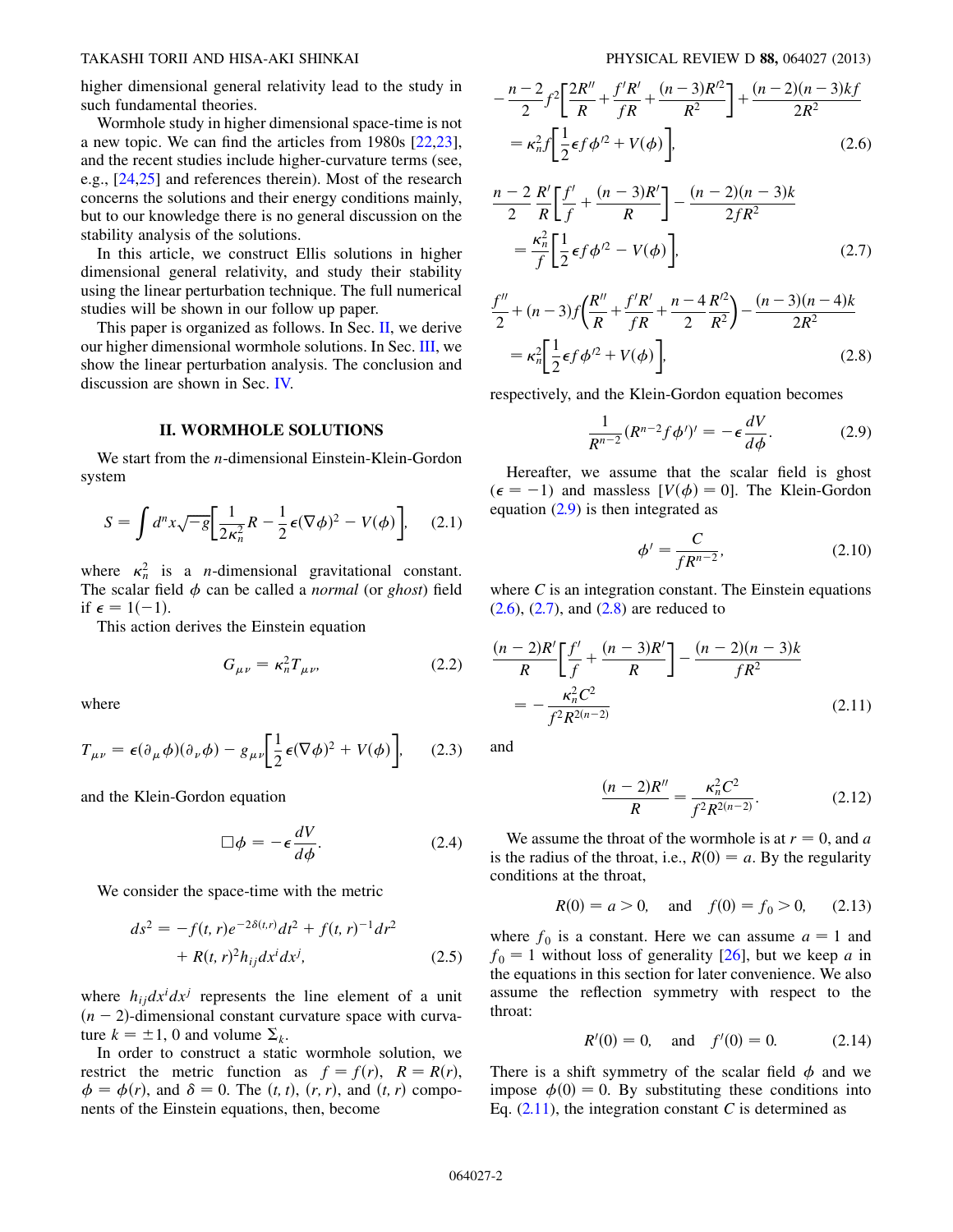<span id="page-2-4"></span>

FIG. 1 (color online). The *n*-dimensional wormhole solutions. (a) The circumference radius R and (b) the scalar field  $\phi$  are plotted as a function of the radial coordinate r. The cases of  $n = 4-10$  are shown.

$$
\kappa_n^2 C^2 = (n-2)(n-3)ka^{2(n-3)}.
$$
 (2.15)

<span id="page-2-1"></span>For the case  $k = 0$ , the constant C vanishes and the solution becomes trivial. For the case  $k = -1$ , Eq. ([2.15\)](#page-2-1) is not satisfied and there is no wormhole solution. Below we assume  $k = 1$ .

<span id="page-2-2"></span>The solution of Eqs.  $(2.10)$ ,  $(2.11)$  $(2.11)$ , and  $(2.12)$  $(2.12)$  is obtained as

$$
f \equiv 1,\tag{2.16}
$$

$$
R' = \sqrt{1 - \left(\frac{a}{R}\right)^{2(n-3)}},
$$
 (2.17)

$$
\phi = \frac{\sqrt{(n-2)(n-3)}}{\kappa_n} a^{n-3} \int \frac{1}{R(r)^{n-2}} dr. \tag{2.18}
$$

<span id="page-2-3"></span>Equation  $(2.17)$  $(2.17)$  is integrated to give

$$
r(R) = -mB_z \left( -m, \frac{1}{2} \right) - \frac{\sqrt{\pi} \Gamma[1 - m]}{\Gamma[m(n - 4)]},
$$
 (2.19)

where  $m = 1/2(n - 3)$  and  $z = R^m$ .  $B_z(p, q)$  is the incomplete beta function defined by

$$
B_z(p,q) := \int_0^z t^{p-1} (1-t)^{q-1} dt, \qquad (2.20)
$$

which can be expressed by the hypergeometric function  $F(\alpha, \beta, \gamma; z)$  as

$$
B_z(p,q) = \frac{z^p}{p} F(p, 1-q, p+1; z).
$$
 (2.21)

Although Eq.  $(2.19)$  is implicit with respect to R, it is rewritten in the explicit form by using the inverse incomplete beta function. For  $n = 4$ , this solution reduces to Ellis's wormhole solution.

$$
f \equiv 1
$$
,  $R = \sqrt{r^2 + a^2}$ ,  $\phi = \sqrt{2} \tan^{-1} \frac{r}{a}$ . (2.22)

At the throat, we find

$$
R''(a) = \frac{n-3}{a}
$$
, and  $\phi'(a) = \frac{\sqrt{(n-2)(n-3)}}{\kappa_n a}$ . (2.23)

These indicate that the throat of the wormhole has larger curvature and the scalar field  $\phi$  becomes steeper as n goes higher. At the spacial infinity, the scalar field  $\phi(r)$  becomes constant and the function  $R(r)$  is proportional to r. We plotted these behaviors in Fig. [1](#page-2-4). For  $n \to \infty$ , the functions have the limiting solution,  $R = r + a$  and  $\phi = \pi/2(r > 0)$ .

### III. STABILITY ANALYSIS

<span id="page-2-0"></span>In this section, we investigate the linear stability of the higher dimensional wormhole solution obtained in the previous section. In the nonlinear analysis in fourdimensional space-time, it is shown that the instability occurs by resolution of the degeneracy of a double trapping horizon by perturbing the throat radius [\[12](#page-5-4)]. Hence, we follow the analysis in Ref. [\[15\]](#page-5-7), where the throat radius is not fixed.

We focus on the ''spherical'' modes, where the  $(n - 2)$ -dimensional constant curvature space is not perturbed [[27](#page-5-19)]. In the time-dependent and spherically symmetric space-time, the metric is written as Eq.  $(2.5)$ generally. We write the perturbed functions as

$$
f(t,r) = f_0(r) + \varepsilon f_1(r)e^{i\omega t}, \qquad (3.1)
$$

$$
\delta(t,r) = \delta_0(r) + \varepsilon \delta_1(r) e^{i\omega t}, \tag{3.2}
$$

$$
R(t,r) = R_0(r) + \varepsilon R_1(r)e^{i\omega t}, \qquad (3.3)
$$

$$
\phi(t,r) = \phi_0(r) + \varepsilon \phi_1(r)e^{i\omega t}.
$$
 (3.4)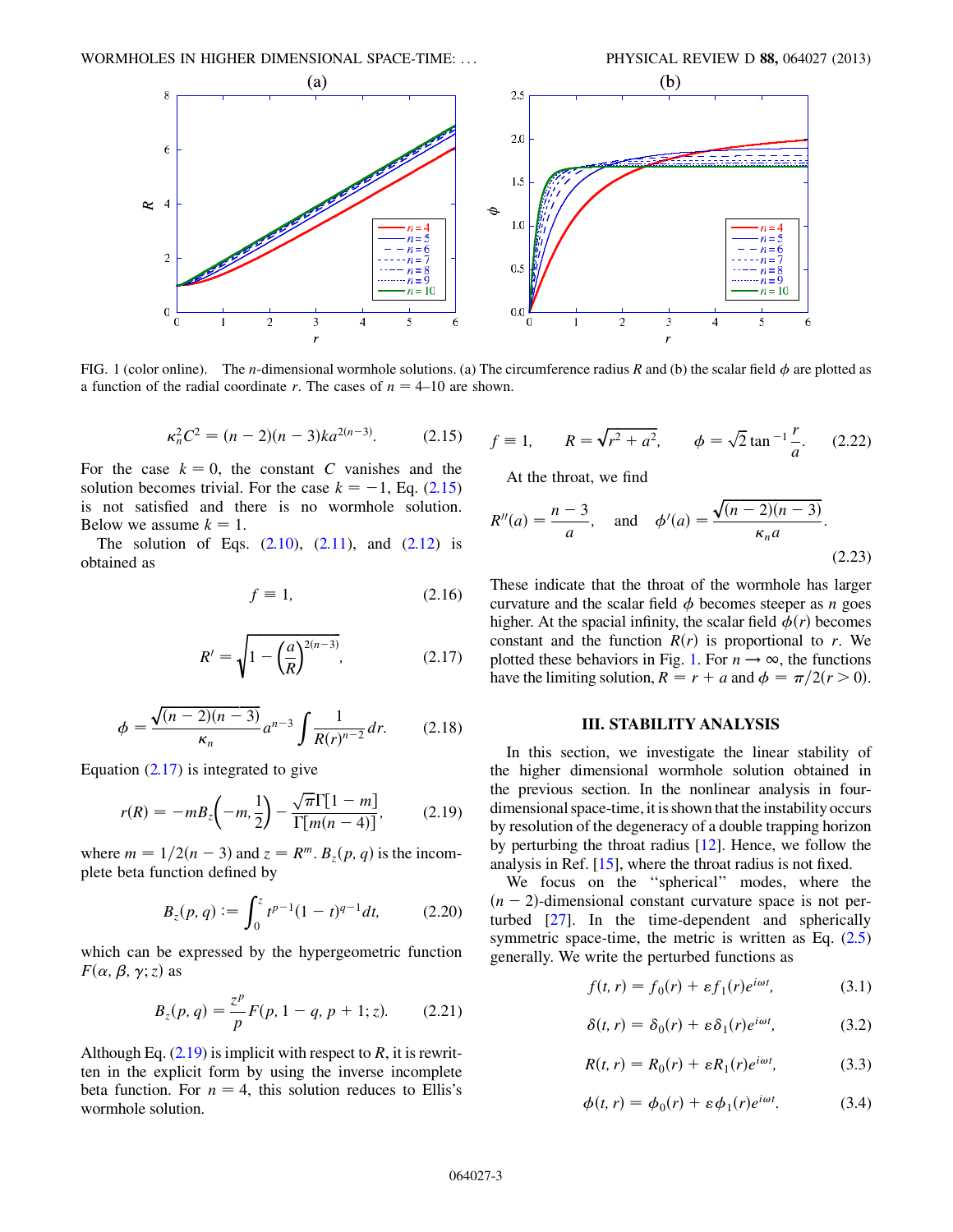<span id="page-3-7"></span>

FIG. 2 (color online). The potential function  $W(r)$  is plotted.  $W(r)$  is finite everywhere and negative around the throat.

 $\epsilon$  is an infinitesimal parameter. The variables with subscript 0 denote the static solution obtained in the previous section. This ansatz contains one gauge mode.

<span id="page-3-3"></span>The first-order equations of the Einstein equations become

$$
R_1'' + \frac{(n-3)R_0'}{R_0}R_1' + \frac{R_0'}{2}f_1' + \frac{(n-3)}{2R_0}f_1 - \sqrt{\frac{n-3}{n-2}}\frac{1}{R_0^{n-3}}\phi_1'
$$
  
= 0, (3.5)

<span id="page-3-0"></span>
$$
\frac{(n-3)R'_0}{R_0}R'_1 + \frac{n-3}{R_0^{2n-4}}R_1 + \frac{R'_0}{2}f'_1 + \frac{(n-3)}{2R_0}f_1 - R'_0\delta'_1
$$

$$
+ \sqrt{\frac{n-3}{n-2}}\frac{1}{R_0^{n-3}}\phi'_1 + R_1\omega^2 = 0,
$$
(3.6)

$$
2R'_1 - R'_0 f_1 - 2\sqrt{\frac{n-3}{n-2}} \frac{1}{R_0^{n-3}} \phi_1 = 0, \qquad (3.7)
$$

<span id="page-3-4"></span><span id="page-3-2"></span><span id="page-3-1"></span>for the  $(t, t)$ ,  $(r, r)$ , and  $(t, r)$  components, respectively. Here we assume  $a = 1$ . From Eq. ([3.7](#page-3-0)),  $f_1$  is

$$
f_1 = 2\sqrt{\frac{n-3}{n-2}} \frac{1}{R_0^{n-3} R_0'} \phi_1 - \frac{2}{R_0'} R_1'.
$$
 (3.8)

By substituting Eq.  $(3.8)$  $(3.8)$  $(3.8)$  into Eqs.  $(3.5)$  and  $(3.6)$  $(3.6)$  $(3.6)$ , we find

$$
R_1'' - \frac{n-3}{R_0^{2n-4}}R_1 + R_0' \delta_1' - 2\sqrt{\frac{n-3}{n-2}} \frac{1}{R_0^{n-3}} \phi_1' = \omega^2 R_1.
$$
\n(3.9)

With Eq.  $(3.8)$ , the Klein-Gordon equation turns out to be

TABLE I. The negative eigenvalues  $\omega^2$ .

<span id="page-3-8"></span>

| n   | $\omega^2$          |  |
|-----|---------------------|--|
| 4   | $-1.39705243371511$ |  |
| 5   | $-2.98495893027790$ |  |
| 6   | $-4.68662054299460$ |  |
|     | $-6.46258414126318$ |  |
| 8   | $-8.28975936306259$ |  |
| 9   | $-10.1535530451867$ |  |
| 10  | $-12.0442650147438$ |  |
| 11  | $-13.9552091676647$ |  |
| 20  | $-31.5751101285105$ |  |
| 50  | $-91.3457759137153$ |  |
| 100 | $-191.283017729717$ |  |

<span id="page-3-5"></span>
$$
\phi_{1}'' + \frac{(n-2) + (n-4)R_{0}^{-2n+6}}{R_{0}R'_{0}} \phi_{1}' - \frac{2(n-3)^{2}}{R_{0}^{2n-4}R_{0}^{2}} \phi_{1}
$$
  

$$
- \frac{2\sqrt{(n-2)_{3}}}{R_{0}^{n-2}R'_{0}} R_{1}'' + \frac{\sqrt{(n-2)_{3}}[(n-2) + (n-4)R_{0}^{-2n+6}]}{R_{0}^{n-1}R_{0}^{2}} R_{1}'
$$
  

$$
- \frac{(n-2)\sqrt{(n-2)_{3}}R'_{0}}{R_{0}^{n}} R_{1} - \frac{\sqrt{(n-2)_{3}}}{R_{0}^{n-2}} \delta_{1}' = -\omega^{2} \phi_{1}.
$$
  
(3.10)

By introducing the new variable

$$
\psi_1 = R_0^{\frac{n-2}{2}} \left( \phi_1 - \frac{\phi_0'}{R_0'} R_1 \right), \tag{3.11}
$$

<span id="page-3-6"></span>we find Eqs.  $(3.9)$  $(3.9)$  $(3.9)$  and  $(3.10)$  $(3.10)$  $(3.10)$  give the single master equation

$$
-\psi_1'' + V(r)\psi_1 = \omega^2 \psi_1, \tag{3.12}
$$

with the potential,

$$
V(r) = \frac{n-2}{2} \left[ \frac{n-3}{R_0^{2(n-2)}} + \frac{(n-4)R_0^2}{2R_0^2} \right] + \frac{2(n-3)^2}{R_0^{2(n-2)}R_0^2}.
$$
\n(3.13)

The variable  $\psi_1$  is gauge invariant under the spherically symmetric ansatz. However,  $R'_0$  is zero at the throat and the potential V diverges there. Hence, we regularize the master equation ([3.12](#page-3-6)) [\[28\]](#page-5-20).

It is easily checked that the master equation  $(3.12)$  $(3.12)$  has a 0-mode solution

$$
\bar{\psi}_1 = \frac{1}{R_0^{\frac{n-4}{2}} R_0'}.\tag{3.14}
$$

With the 0-mode solution, we define differential operators

$$
\mathcal{D}_{+} = \frac{d}{dr} - \frac{\bar{\psi}_{1}'}{\bar{\psi}_{1}} \quad \text{and} \quad \mathcal{D}_{-} = -\frac{d}{dr} - \frac{\bar{\psi}_{1}'}{\bar{\psi}_{1}}.
$$
 (3.15)

Then the master equation,  $(3.12)$  $(3.12)$  $(3.12)$ , can be written as

$$
\mathcal{D}_{-}\mathcal{D}_{+}\psi_1 = \omega^2 \phi_1. \tag{3.16}
$$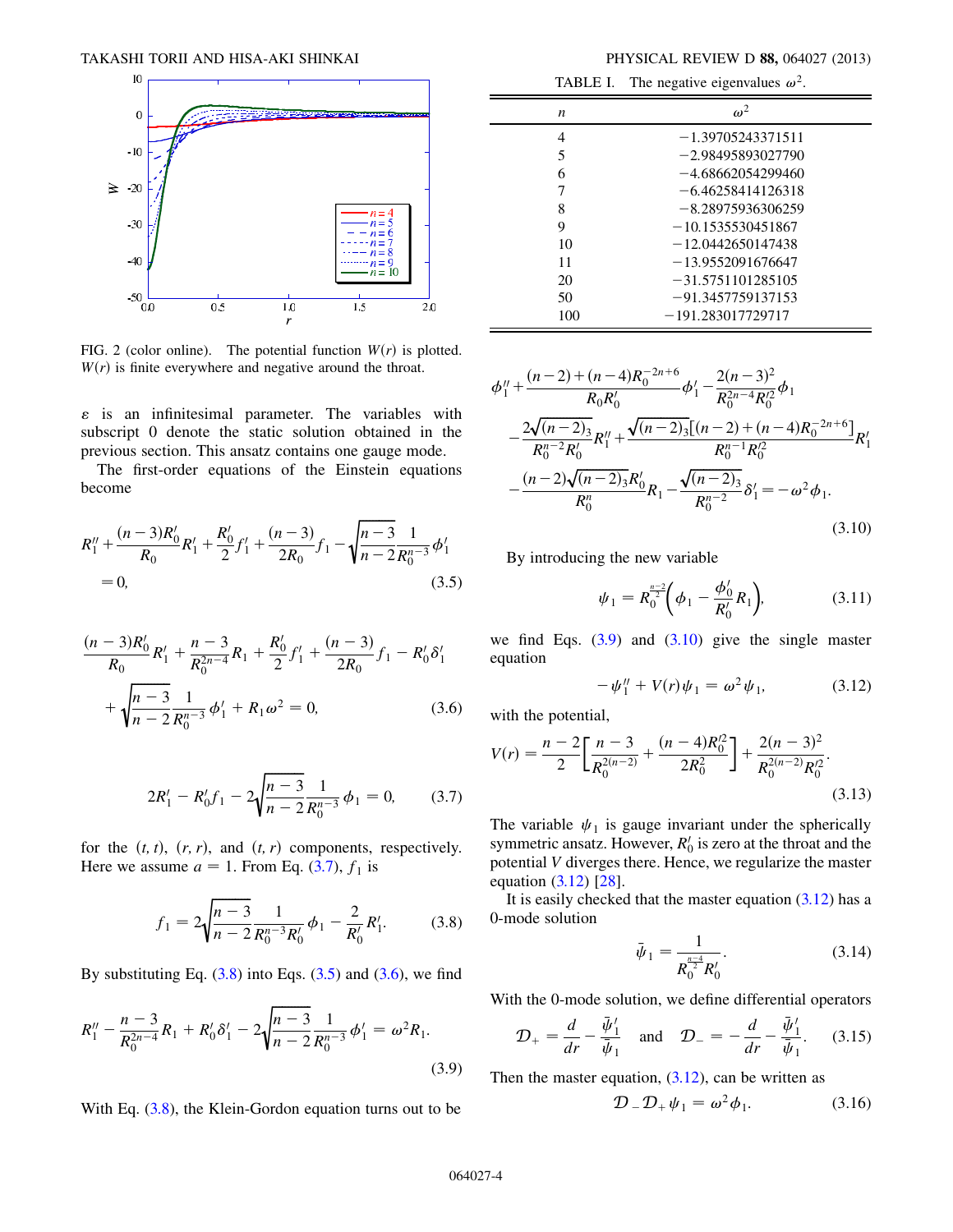<span id="page-4-9"></span>

FIG. 3 (color online). The eigenfunction  $\Psi_1$  [Eq. ([3.17\)](#page-4-8)] is plotted as a function of radial coordinate  $r$ .

Operating  $\mathcal{D}_+$  from the left and defining the new variable  $\Psi_1 = \mathcal{D}_+ \psi_1$ , we find the regularized master equation

<span id="page-4-8"></span>
$$
-\Psi_{1}^{\prime\prime} + W(r)\Psi_{1} = \omega^{2}\Psi_{1}, \qquad (3.17)
$$
 where

$$
W(r) = -\frac{1}{4R_0^2} \left[ \frac{3(n-2)^2}{R_0^{2(n-3)}} - (n-4)(n-6) \right].
$$
 (3.18)

Figure [2](#page-3-7) shows the configurations of the potential function  $W(r)$ . Now the potential function is regular everywhere. For  $n = 4$ ,  $W(r)$  has the minimum at the throat and is negative definite. For  $n \geq 5$ ,  $W(r)$  has the minimum at the throat, while it increases apart from the throat and becomes positive for large r.

We search the eigenfunctions  $\Psi_1(r)$  of Eq. ([3.17](#page-4-8)), and find that in any dimension  $n$  there exists one negative eigenvalue for  $\omega^2$ , which are listed in Table [I.](#page-3-8) The existence of the eigenfunction with negative  $\omega^2$  implies that the solution is unstable. We find large negative  $\omega^2$  for higher  $n$ , which indicates the time-scale of instability becomes shorter. This feature corresponds to the depth of the potential W. The associated eigenfunctions  $\Psi_1(r)$  are shown in Fig. [3.](#page-4-9)

### IV. CONCLUSIONS AND DISCUSSIONS

<span id="page-4-7"></span>We derived the simplest wormhole solutions in higher dimensional general relativity. The space-time is assumed to be static and spherically symmetric, has a ghost scalar field, and has a reflection symmetry at the throat. The four-dimensional version is known as the Ellis (Morris-Thorne) solution. At the throat, both the ingoing and outgoing expansions vanish, which means that the throat consists of a degenerate horizon.

The obtained solutions are expressed with the incomplete beta function. We expect that the solution can be expressed in a more simple functional form if we use another coordinate system. Or such an expression might have appeared in the literature, but we have not noticed it. However, we believe the successive stability analysis is new to us.

From the stability analysis using the linear perturbation technique, we showed that the solutions have one negative mode, which concludes that all wormholes are linearly unstable. The time scale of instability becomes shorter as n becomes large.

By extrapolating the knowledge of the four-dimensional Ellis's wormhole, we expect that these higher dimensional wormholes also change to a black hole or an expanding throat. This is actually true. In our succeeding papers, we will report the numerical evolutions of higher dimensional wormholes, in which we show the above predictions are realized. Both linearly perturbed solutions and solutions with nonlinear pulse input suffer the bifurcations of horizons and turn to either a black hole or expanding throat. In order to obtain a robust wormhole solution for such a disturbance, we may have to work in modified gravity theories, as was recently reported in dilaton-Gauss-Bonnet gravity [\[25\]](#page-5-17).

The instability of wormholes requires additional maintenance techniques in science fiction. Not only so, but this indicates that such a simple wormhole construction cannot be available as an astrophysical object with the present setting.

## ACKNOWLEDGMENTS

T. T. thanks Ken Kamano, Hideki Maeda, Umpei Miyamoto, Masaaki Morita, and Makoto Narita for useful discussions. We also thank the anonymous referee for pointing out earlier references. This work was supported in part by the Grant-in-Aid for Scientific Research Fund of the JSPS (C) No. 22540293 and (C) No. 25400277. Numerical computations were carried out on SR16000 at YITP in Kyoto University, and on the RIKEN Integrated Cluster of Clusters (RICC).

- <span id="page-4-1"></span><span id="page-4-0"></span>[1] L. Flamm, Physik Z. 17, 448 (1916).
- <span id="page-4-2"></span>[2] A. Einstein and N. Rosen, *Phys. Rev.* **48**[, 73 \(1935\)](http://dx.doi.org/10.1103/PhysRev.48.73).
- [3] M. S. Morris and K. S. Thorne, [Am. J. Phys.](http://dx.doi.org/10.1119/1.15620) 56, 395 [\(1988\)](http://dx.doi.org/10.1119/1.15620).
- <span id="page-4-3"></span>[4] H. G. Ellis, [J. Math. Phys. \(N.Y.\)](http://dx.doi.org/10.1063/1.1666161) **14**, 104 (1973).
- <span id="page-4-5"></span><span id="page-4-4"></span>[5] K. A. Bronnikov, Acta Phys. Pol. B 4, 251 (1973).
- [6] M. Visser, Lorentzian Wormholes (AIP Press, New York, 1995).
- <span id="page-4-6"></span>[7] F. S. N. Lobo, in Classical and Quantum Gravity Research Progress (Nova Science Publishers, Hauppauge, NY, 2008).